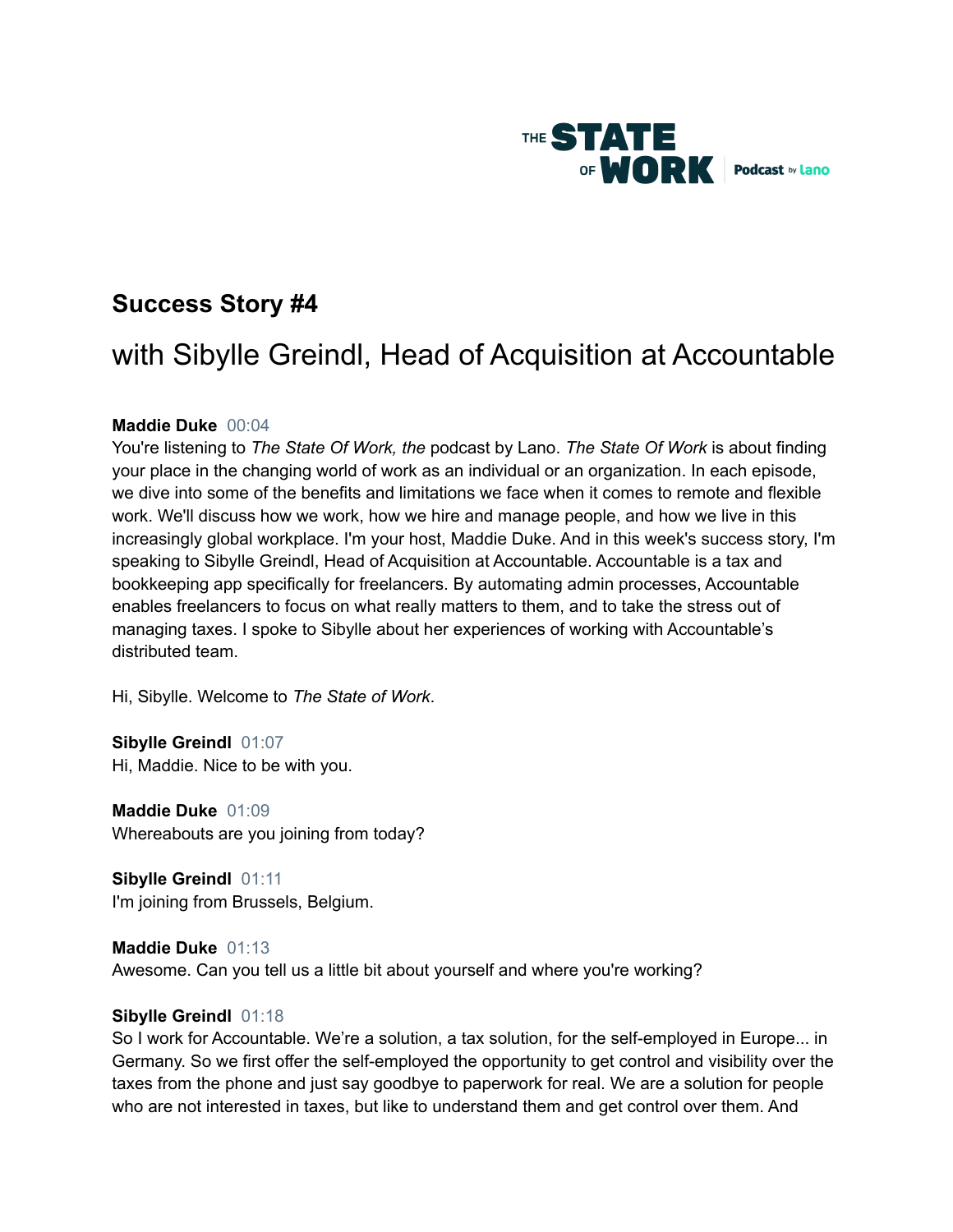what I do in the company, I was one of the first, one of the first employees and one of the first non-dev employees. I am now in charge of the entire acquisition for the German market, the Belgium market and every other initiative we might take. So initially, we were just out to build a solution to build a product. So there were devs that were coding the solution. And then one person in charge of sales and I would be in charge of acquisitions, including blog, ads, content, PR, all these things.

**Maddie Duke** 02:22 Yeah, under a huge umbrella, okay.

**Sibylle Greindl** 02:24 Yeah.

**Maddie Duke** 02:25 Is it officially a remote position?

# **Sibylle Greindl** 02:30

Um no, location is not the most important thing. Like we should be able to see the colleagues from time to time, but we could work from basically anywhere, we have colleagues that are based anywhere in Europe and joint working with us. But yeah, I tried to be in Berlin, quite often, Covid permitting, so that we can discuss and really get a feel of the market, which you can't do from your own laptop at home.

# **Maddie Duke** 02:59

And so are there two offices, one in Brussels and one in Berlin, or..

# **Sibylle Greindl** 03:04

Yes, there are two offices, one in Brussels, one in Berlin. I think on a daily basis, more employees are presenting in Berlin than in Brussels.

#### **Maddie Duke** 03:14

Okay, yep. And is there a remote or hybrid work policy in place?

# **Sibylle Greindl** 03:19

Yeah. So things changed with Covid. So before Covid, I would say that Wednesday was the day where anyone could choose whether they would want to work from home or work in the office. And when the lockdown started, I wanted to work from home, but we already had all the tools in place, which made it really easy to transition to a full remote setup. I know we are still kind of in this half lockdown mode. So the ones who are able to come to the office would come to the office and the others still work remotely. But obviously, it might impact your recruiting. So if you need someone who can code this person can be anywhere in the world, can be a developer, no matter what cultural background - it is the same approach when you do different jobs, probably.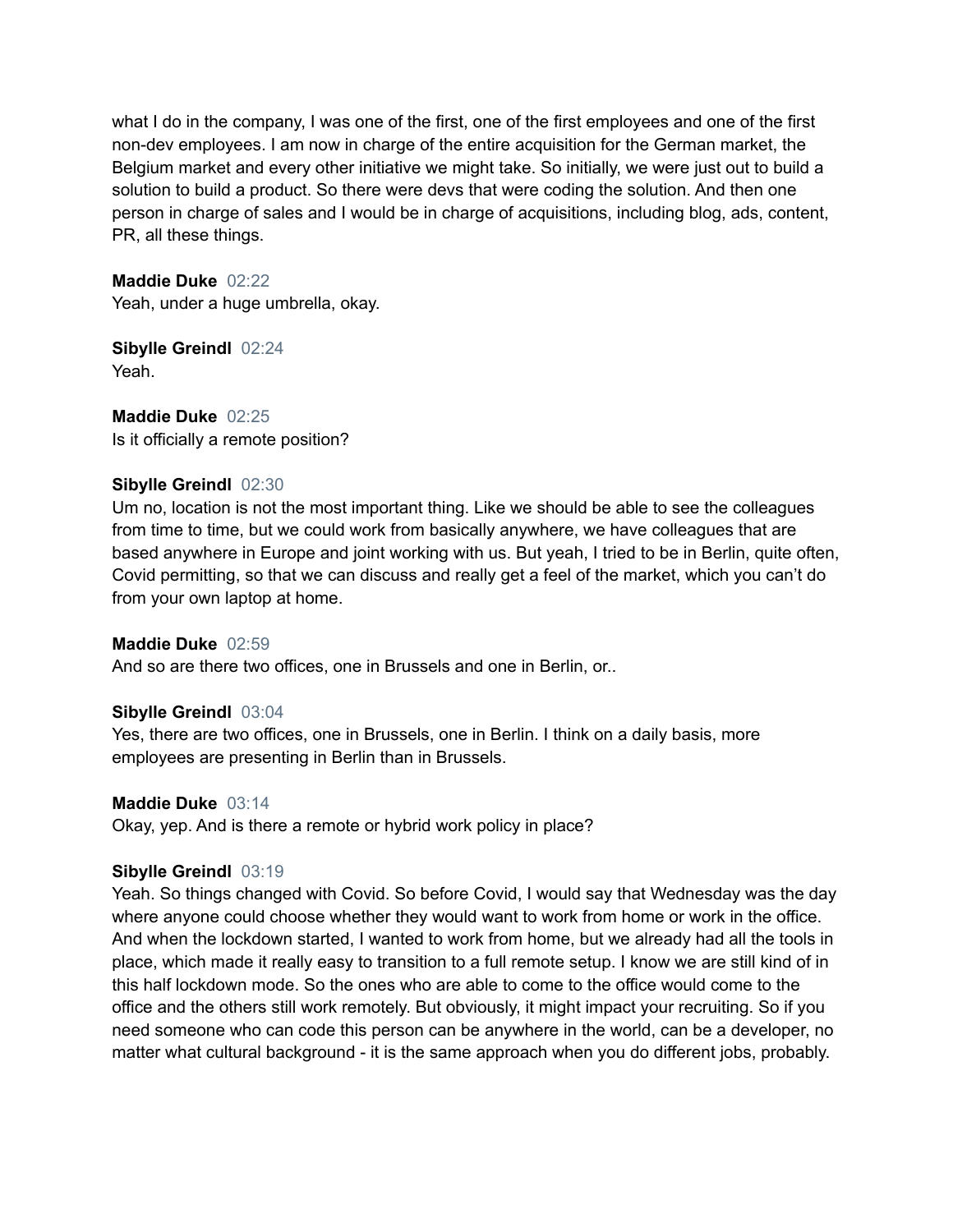#### **Maddie Duke** 04:13

You mentioned that you kind of already set up to be able to have people working from home or working remotely. What does that set up look like? Are you using any particular tools or software to manage everyday work?

#### **Sibylle Greindl** 04:26

So we have a chat solution that is, well, I would say well organized in my perception. We have conversation groups. We have informal conversations. And we discuss absolutely everything there. But we don't waste too much time either because you know not to look at conversations that are not relevant for you at that very moment. So that's an important thing. Otherwise, we have another tool that is like Google Drive but better I would say where we take notes and get our like knowledge of the company. We use Airtable a lot as well to plan projects and in groups. I will say that there is no information that I use that is locked on my own laptop, in my own laptop. Everything is in one of the clouds that the team has access to. Yeah, I mean, it might seem obvious, but I don't know if it's the case in every company.

#### **Maddie Duke** 05:22

True. Yeah, it might not be.

**Sibylle Greindl** 05:25

Yeah, so yeah we've always worked like this.

#### **Maddie Duke** 05:29

Okay, I say that then you are already set up to shift, yeah, officially to something more remote. What do you think one of the biggest advantages of working remotely has been for you personally, and then maybe also for the company?

# **Sibylle Greindl** 05:44

I think for company, our company, or any company, it changes a bit the rules for recruiting, it can recruit for an entire role, so for specific profiles, it can make it easier, I think, for the profiles, it's very important to, to be in touch with the market itself and to understand it, so to speak the language and potentially have affinities with the recruiters. But for the profiles, it's not a requirement, it's a plus, to have access to the entire job market, I would say, that that could be a change for our company or any company. Another change, and I could not say this is the case for every company is, once you work remotely and communicate in written, you're obliged to communicate to over communicate about everything. Otherwise, there could be misunderstandings, where you're ready to kind of get this does that make sense to me. We agree on this project, and you will do this and this and you have this in written otherwise you would have discussed this, you know, just over your laptop from your desk. So yeah, you need to over communicate. I guess this could be the two main challenges. And then it could also be if you're a company that is well organized for remote working, I think it could be perceived by candidates as a plus as well.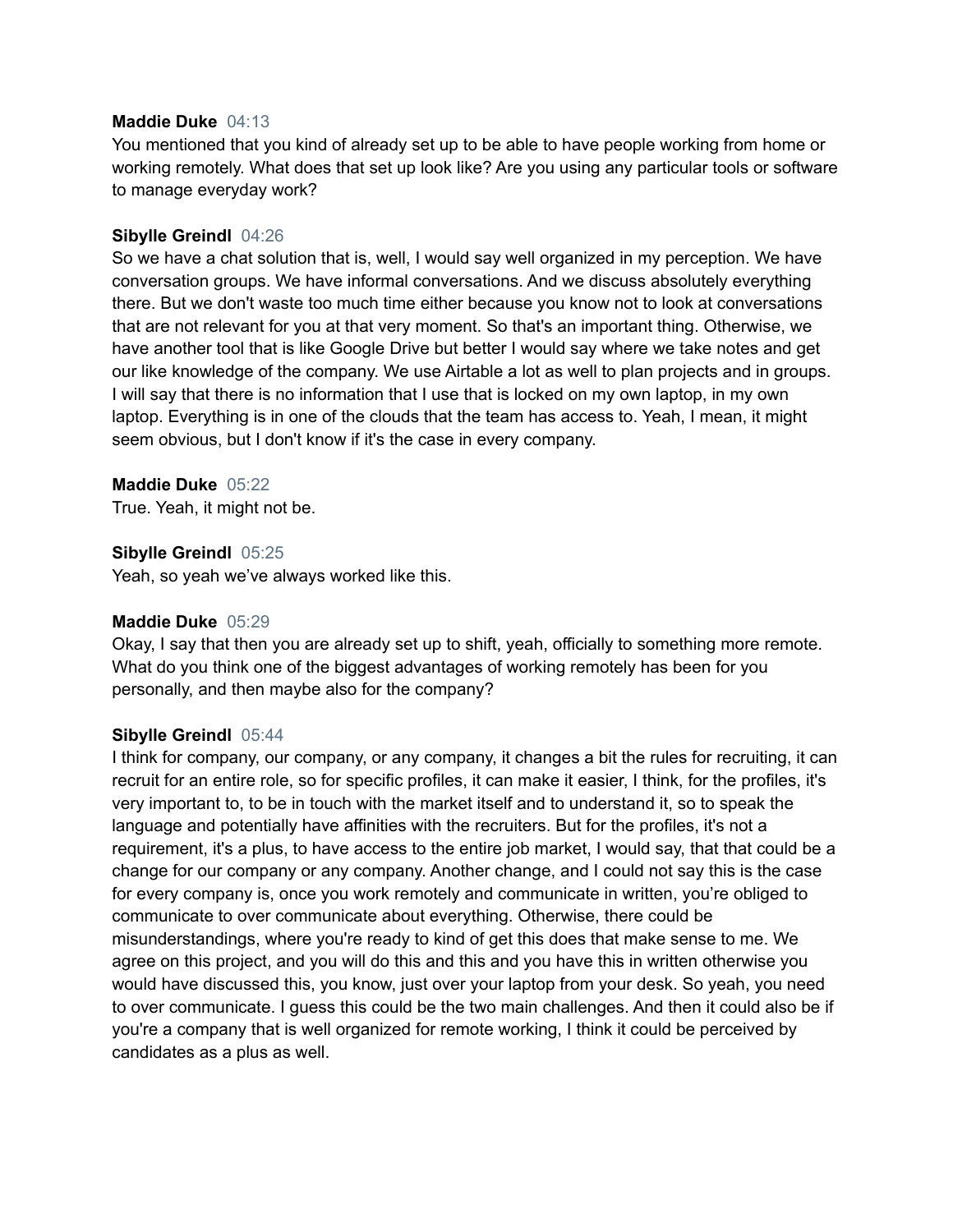#### **Maddie Duke** 07:08

Yeah, it's definitely more attractive and people expect it.

#### **Sibylle Greindl** 07:14

And as a person. Yeah, it's, it's mixed. I sometimes miss the energy of being in the office with my colleagues, that gives me a lot of energy. But on the other hand, working from home allows me for longer, like longer stretches of concentration, not being interrupted, not being distracted. So it's super valuable, as well. Also having a bit of both is ideal. And I think that work life balances obviously is a win… less commute. Just after the first lockdown the beginning of the yea, no, at the end of last year, we had a baby - I already forget when.. And when you start a family, then it's much easier to be able to work remotely from time to time because you like every minute that you can save is valuable. So that's a general personal level. I guess I'm not the only one that appreciates that.

# **Maddie Duke** 08:14

Did remote work and work from home at Accountable also come with an element of flexibility in terms of time? Like, are you able to start a bit earlier and finish earlier? Or are you still kind of working between the regular nine to five?

#### **Sibylle Greindl** 08:31

Yeah, we have always been a rather a company that would focus on results more on than on time. So I don't think it changed anything. I think it's really okay to say, I could totally tell my team that at six, okay, I need a break. And it's... I need to rush to daycare to pick up the baby. And I'll be like eight. And it's really no problem. You know, I need a break for like 30 minutes, but I'll be back later and I will do this in the office as well. I would go for a walk for like 15 minutes or 30 minutes very openly not pretend that I'm taking the call somewhere else. So I don't think it really changed anything because we have always been pretty open about that.

#### **Maddie Duke** 09:08

So valuing, like trust and results rather than that sort of what focusing really intensely on the detail of the input, maybe.,

# **Sibylle Greindl** 09:20

Yeah this may be one thing about remote. Some of us pay attention, especially the one's work a lot in teams to let the others know when they take a break or when they're having lunch or when they're in a meeting. So you don't expect a quick answer and that sometimes it's useful when you work remotely because you have no idea whether you can count on your colleague at that very moment or you have to wait for ten minutes.

# **Maddie Duke** 09:43

So yeah, that's a really good point. Does Accountable work with any freelancers?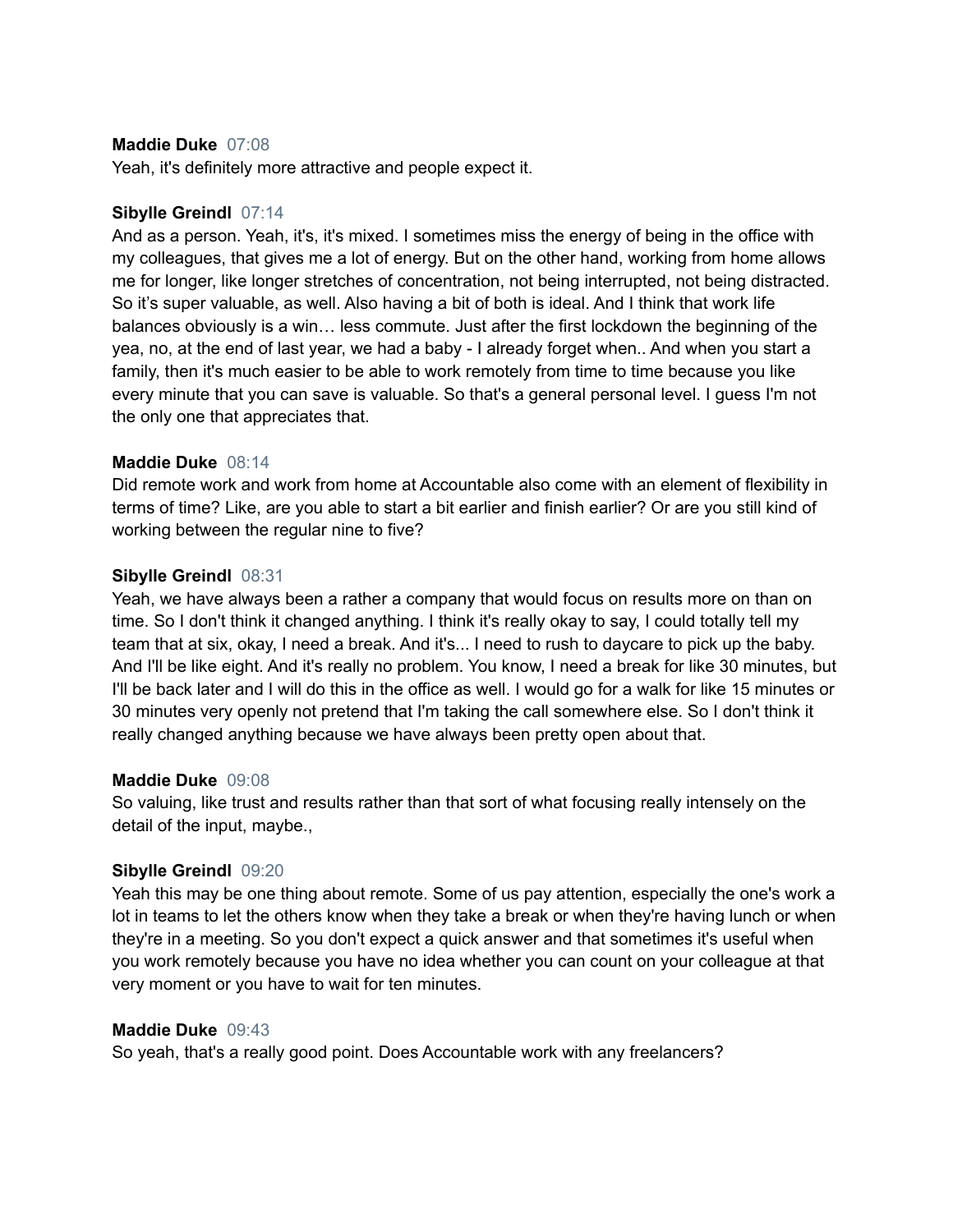#### **Sibylle Greindl** 09:49

Yes, we work for freelancers, but we also work with freelancers a lot. It's especially interesting for us to work with freelancers who can at least at the part of the company that I know best, we appreciate freelancers who can create content, because they bring their own point of view of... okay, this is my brain, this is how I see things. So it's very valuable not to produce necessarily all content, all videos or ads in ours, but also their opinions. And their best I would say, yeah, in Germany, but not necessarily in Berlin.

# **Maddie Duke** 10:25

That's quite a unique advantage, I would say where freelancers can help you to create content, and they're also your target audience that you're trying to appeal to. So that's such, like, they can bring a really valuable perspective. Yeah, yeah, definitely. I guess for any self employed people listening that are based in Germany or Belgium, check out Accountable.

#### **Sibylle Greindl** 10:51

I guess so. I can only recommend it. Yeah, yeah, definitely.

#### **Maddie Duke** 10:58

Do you have any kind of rituals around celebrations or completing projects when people are based in different places?

#### **Sibylle Greindl** 11:07

Yeah. Every Friday, we close the week with a meeting with absolutely everyone taking part in the company. And I think it's kind of a yeah, it's a bit of a celebration, discussing the achievements….discussing company projects.

#### **Maddie Duke** 11:22

Yep, awesome. I guess that kind of covers most of the topics I wanted to ask about. Was there anything else you wanted to add about maybe your favorite part about working from home?

#### **Sibylle Greindl** 11:34

When you come to the office, and you've lost the habit of coming to the office every day in the office is like a party day? Usually, you know, commuting is like, I have to, you know, take the train and then have to talk to my colleagues who sometimes don't even want to talk to them. But this never happens in our team, because every time we see each other, it's like, oh, you're in the office today.

#### **Maddie Duke** 11:54

That's really exciting to see people.

#### **Sibylle Greindl** 11:57

Yeah. So I guess in that sense, we maybe have the same experience as many self-employed professionals who work from home most of the time. And for me, having a colleague feels sometimes a bit out of the ordinary.